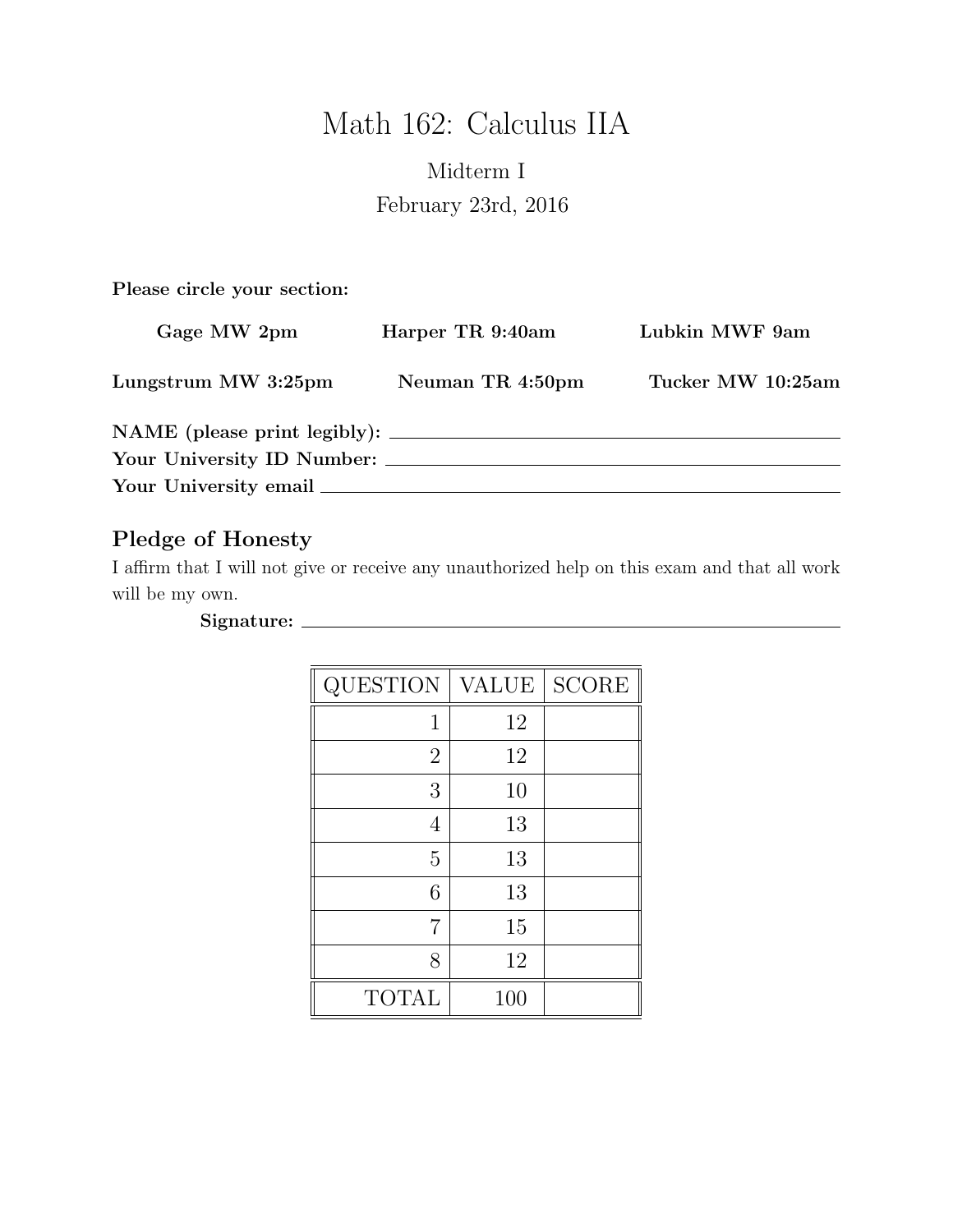#### Instructions:

- The use of calculators, cell phones, iPods and other electronic devices at this exam is strictly forbidden. You must be physically separated from your cell phone.
- Show your work and justify your answers. You may not receive full credit for a correct answer if insufficient work is shown or insufficient justification is given.
- Put your answers in the spaces provided.
- You are responsible for checking that this exam has all 10 pages.

#### Formulas:

- $\sin(x)\cos(x) = \frac{1}{2}\sin(2x)$
- $\sin^2(\theta) + \cos^2(\theta) = 1$
- $\tan^2(\theta) + 1 = \sec^2(\theta)$
- $\cos^2(\theta) = \frac{1}{2}(1 + \cos(2\theta))$
- $\sin^2(\theta) = \frac{1}{2}(1 \cos(2\theta))$
- $\int \tan(x)dx = \ln|\sec(x)| + C$
- $\int \sec(x)dx = \ln|\sec(x) + \tan(x)| + C$
- $\bullet$   $\int \frac{dx}{x^2+4}$  $\frac{dx}{x^2+a^2}=\frac{1}{a}$  $\frac{1}{a} \arctan\left(\frac{x}{a}\right)$  $\left(\frac{x}{a}\right) + C$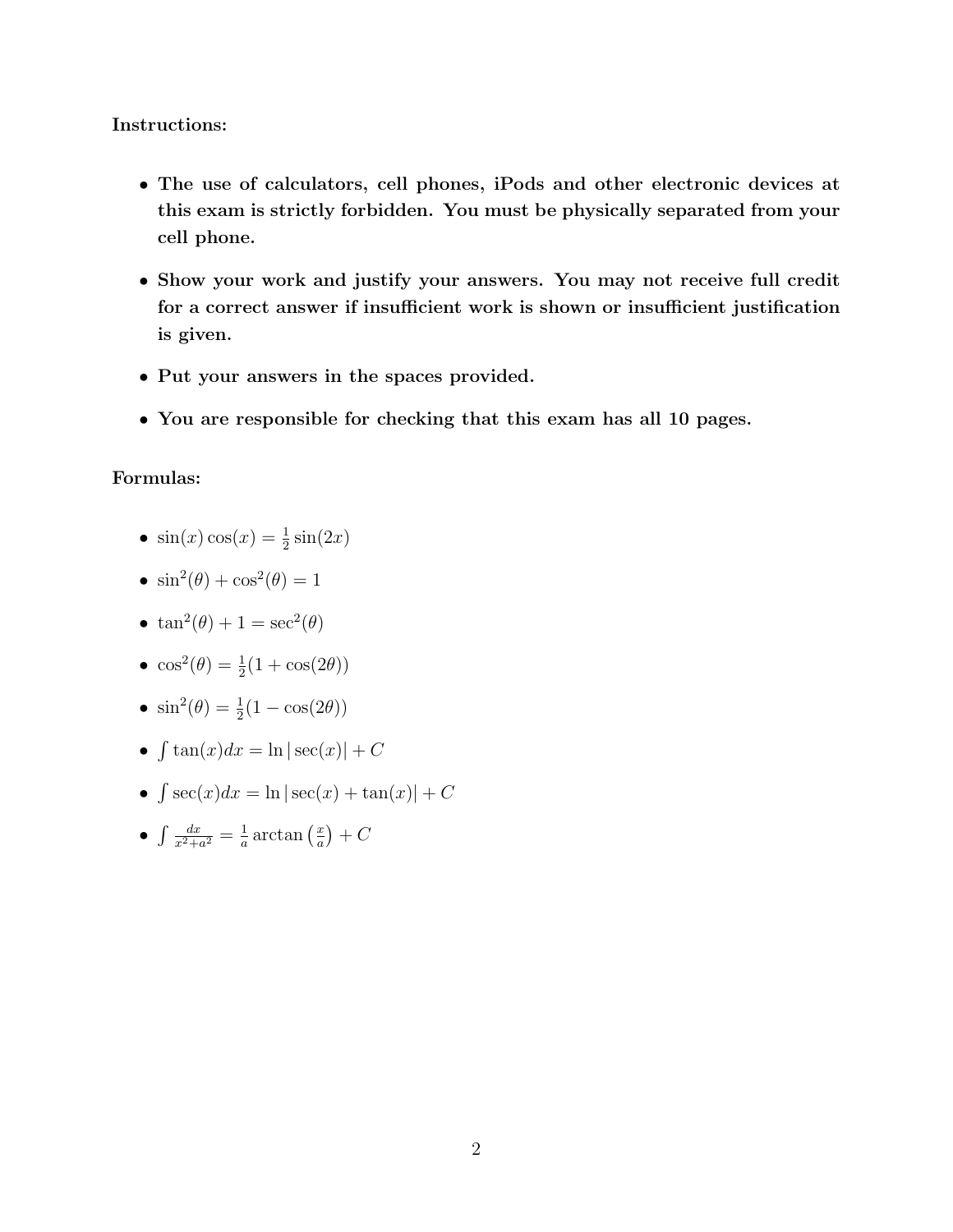1. (12 points) Find the area contained between the curves  $y = x^3$  and  $y = 4x$ .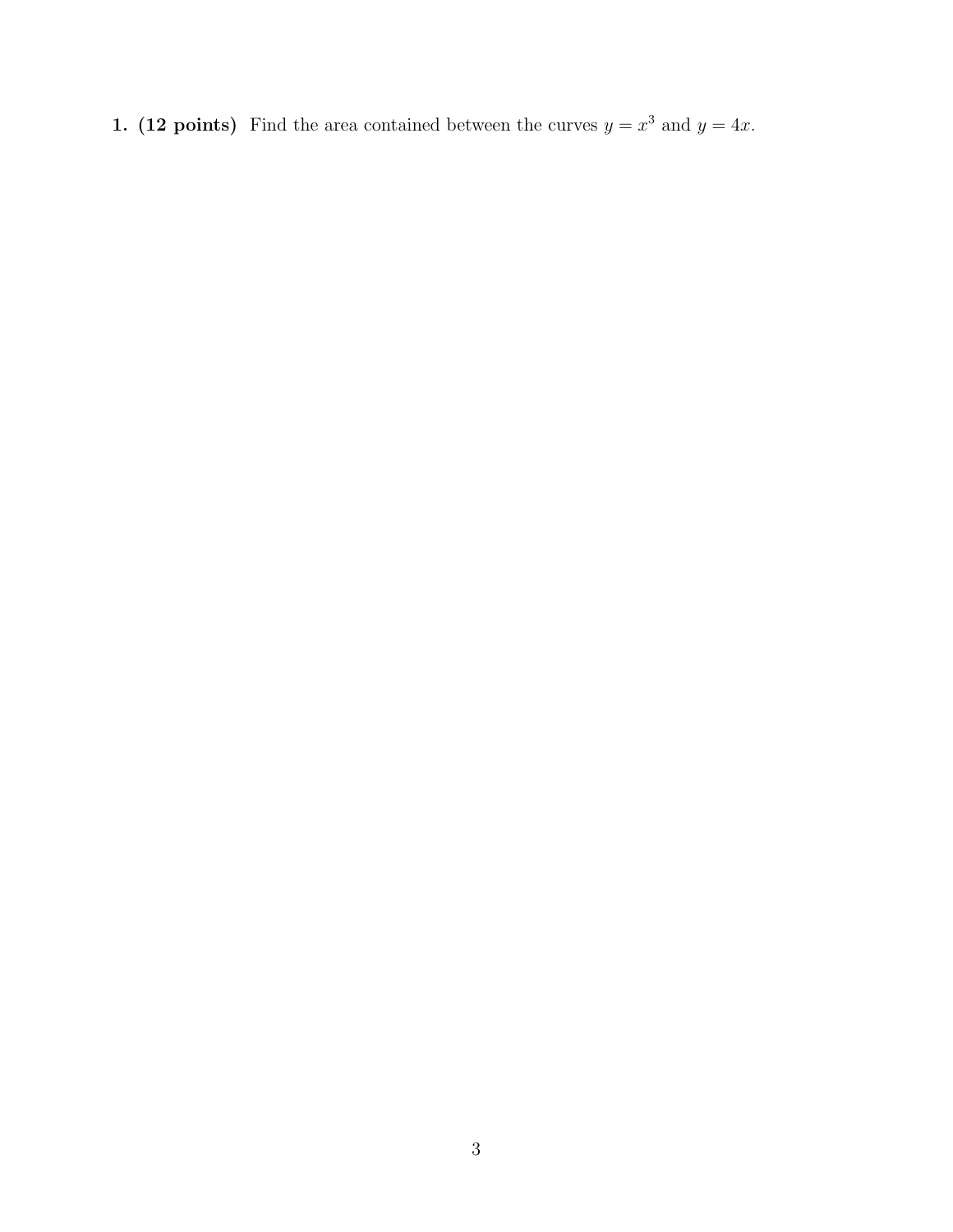2. (12 points) A spring has a natural length of 2m. A force of 30N is needed to stretch the spring to a length of 3m.

(a) Find the work, in Joules, required to stretch the spring from 3m to 4m.

(b) Now find the work, in Joules, required to stretch the spring from 3m to  $(3+c)m$ , where c is a positive constant.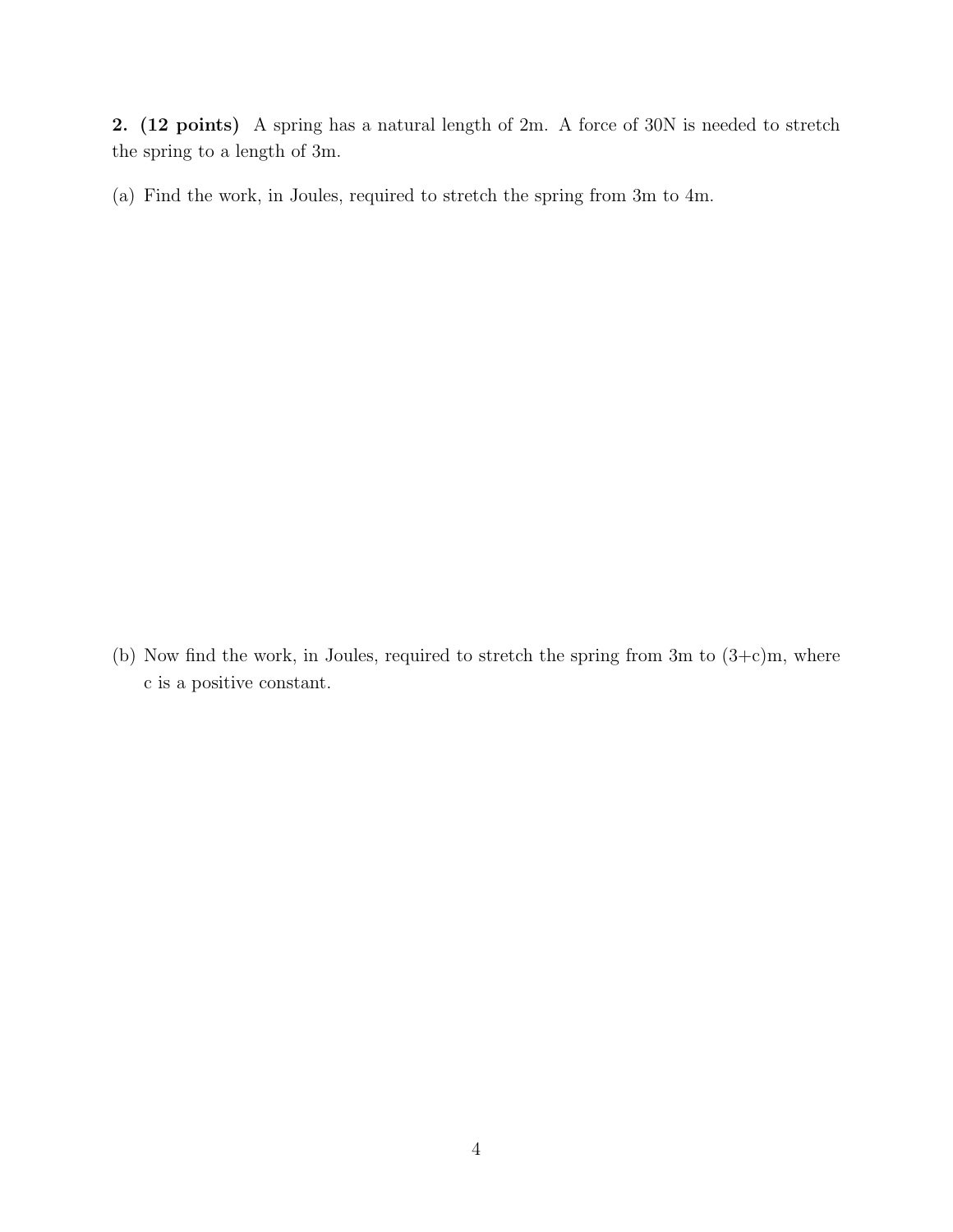**3. (10 points)** Find the area underneath the curve  $y = e^{\sqrt{x}}$  from  $x = 0$  to  $x = 1$ .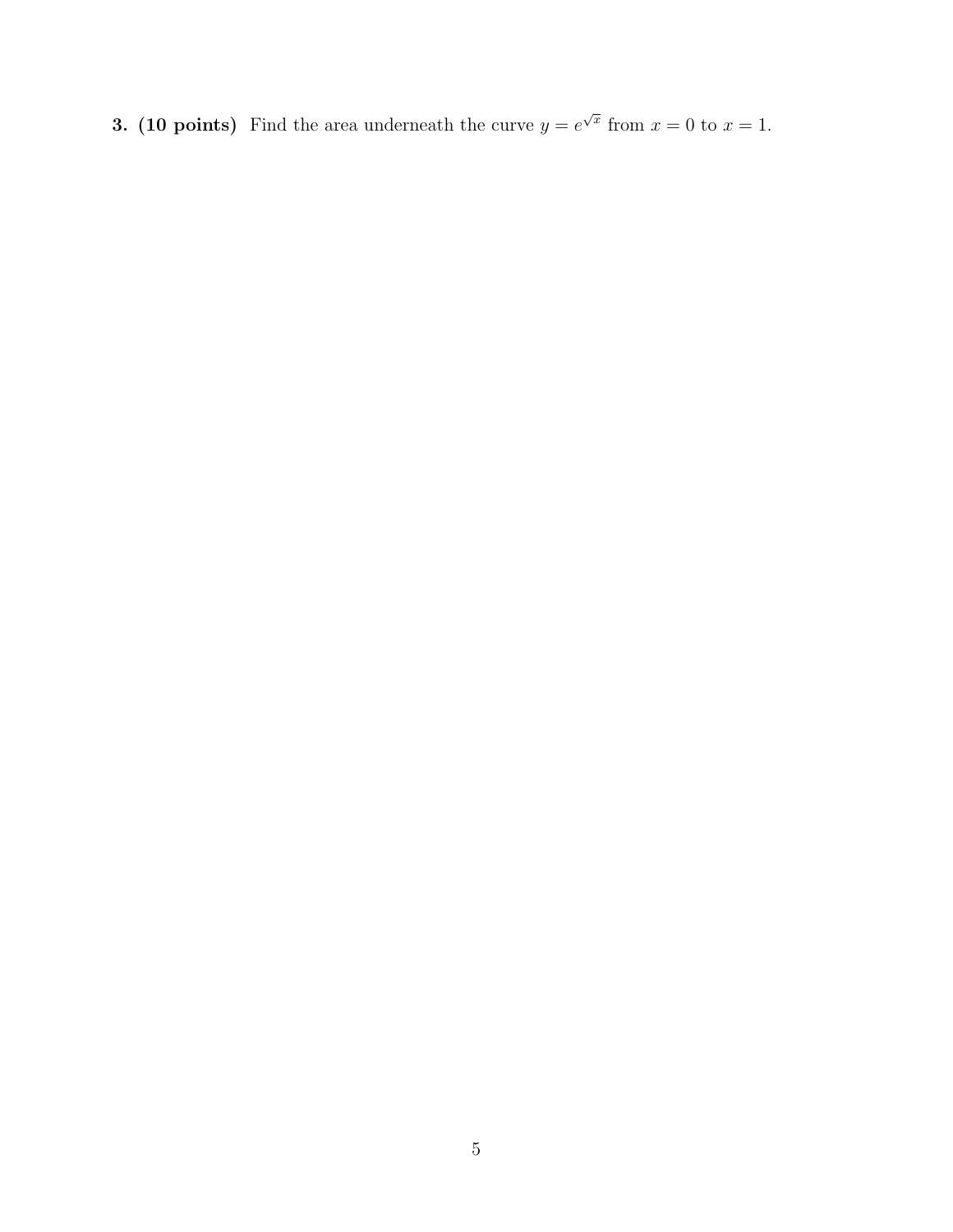4. (13 points) The region between the x-axis and the curve  $y = sin(x)$  for  $0 \le x \le \pi$  is rotated about the  $x\textrm{-axis.}$  Compute the volume.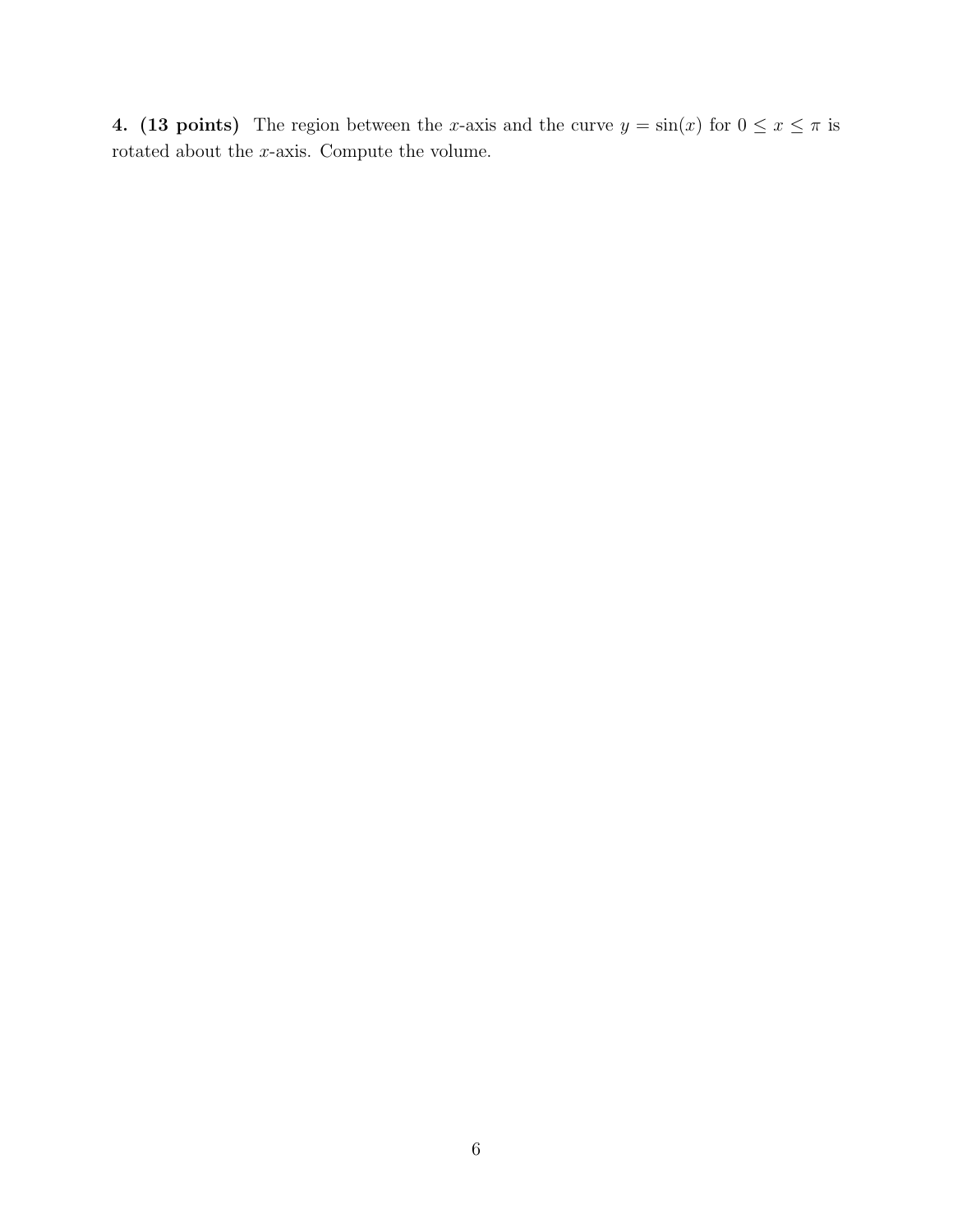5. (13 points) The region between the x-axis and the curve  $y = \sin(x)$  for  $0 \le x \le \pi$  is rotated about the line  $x = -1$ . Compute the volume.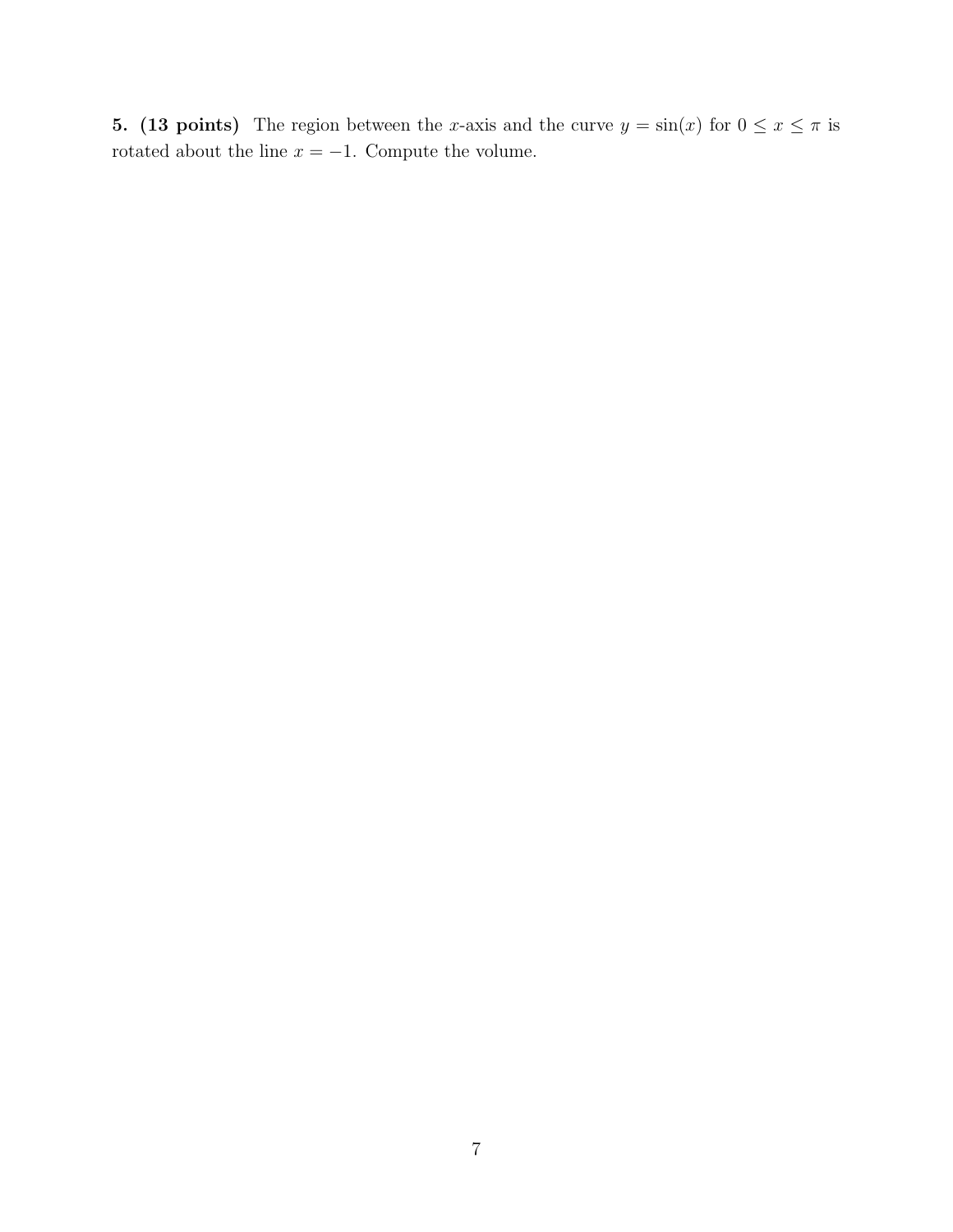6. (13 points) Find the following definite integrals.

(a)

$$
\int_0^{\pi/4} \sec^4(\theta) \tan^4(\theta) d\theta
$$

(b)

 $\int_0^\pi$ 0  $x^2 \cos(x) dx$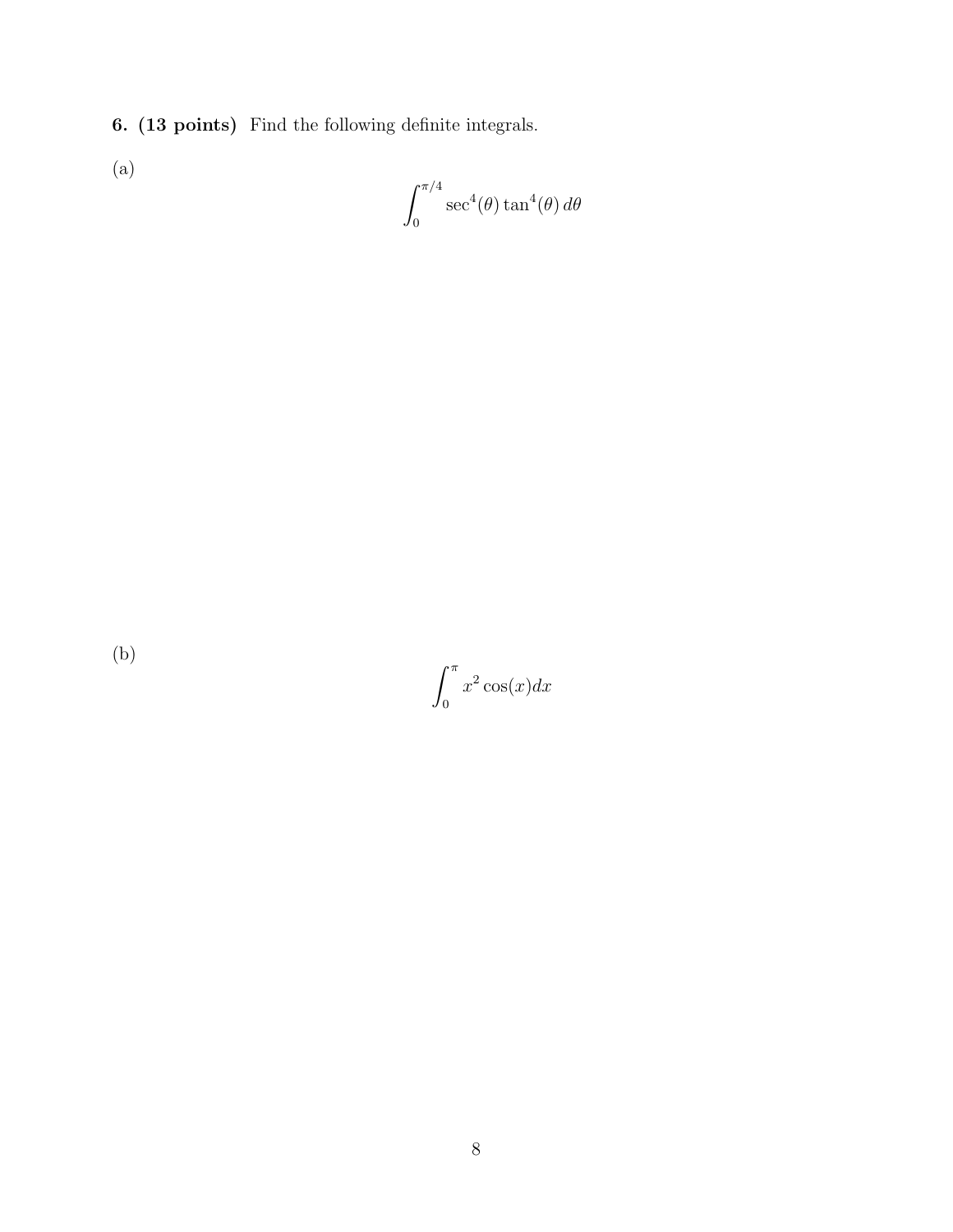7. (15 points) Find the following indefinite integrals.

(a)

$$
\int \frac{dx}{\sqrt{x^2 - 6x + 13}}
$$

(b)

$$
\int \frac{dx}{\sqrt{-x^2 + 6x - 5}}
$$